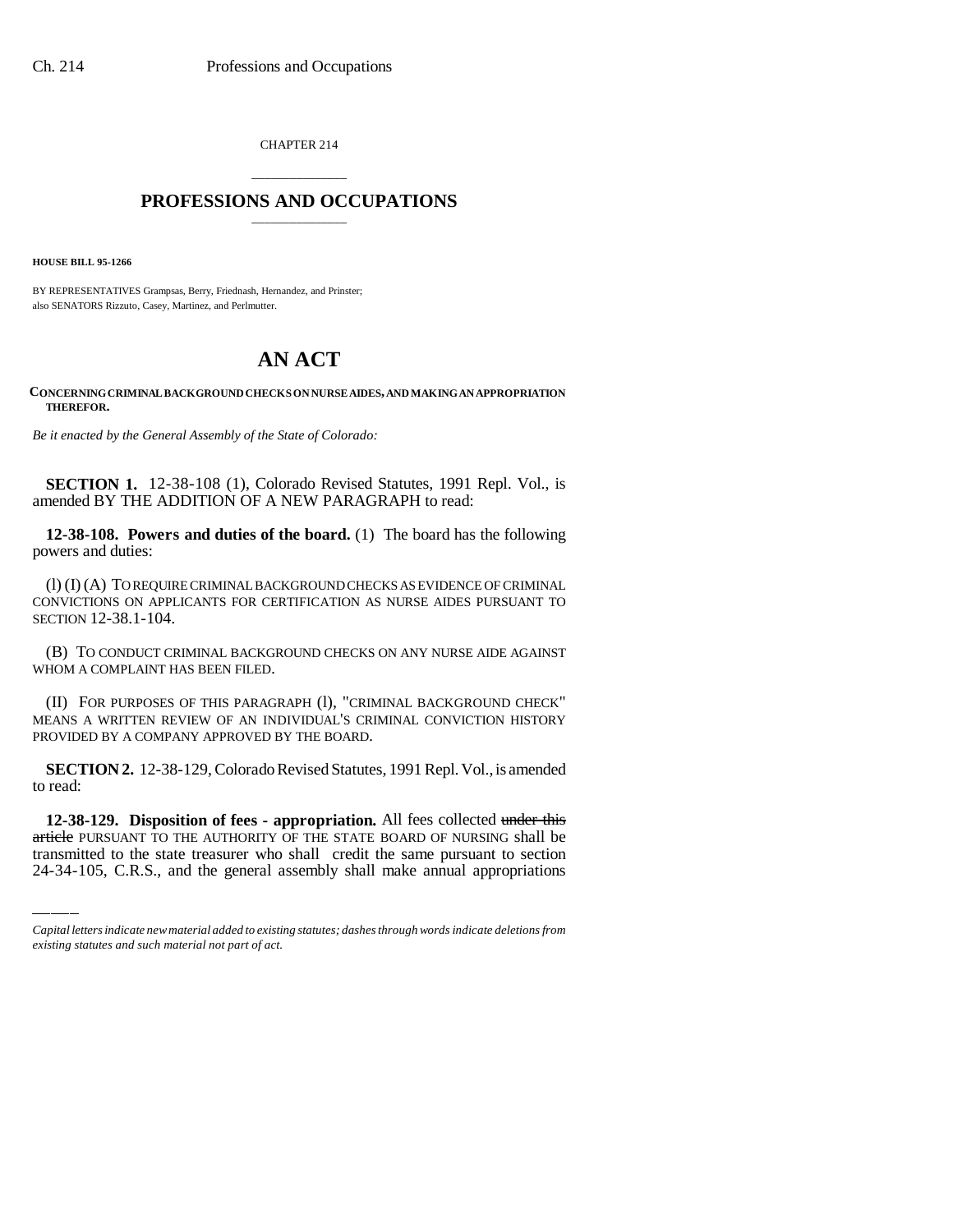pursuant to said section for the expenditures of the board incurred in the performance of its duties. under this article. All vouchers drawn against any such appropriation shall be signed and certified to by the executive officer of the board.

**SECTION 3.** 12-38.1-104, Colorado Revised Statutes, 1991 Repl. Vol., is amended to read:

**12-38.1-104. Application for certification - fee.** (1) Every applicant for certification as a nurse aide, whether qualifying by competency evaluation or by endorsement, shall accompany his SUBMIT THE application with a fee established pursuant to section 24-34-105, C.R.S., together with ON forms provided by the board.

(2) (a) THE APPLICATION SUBMITTED PURSUANT TO SUBSECTION (1) OF THIS SECTION SHALL BE ACCOMPANIED BY AN APPLICATION FEE ESTABLISHED PURSUANT TO SECTION 24-34-105, C.R.S.

(b) The board may reduce such THE APPLICATION fee if federal funds are available. Such fee shall not be subject to the provisions of section 24-34-104.4, C.R.S.

(3) (a) EVERY APPLICANT SEEKING CERTIFICATION PURSUANT TO THIS SECTION SHALL SUBMIT A CRIMINAL BACKGROUND CHECK CONDUCTED WITHIN THE NINETY-DAY PERIOD PRIOR TO SUBMITTAL OF THE APPLICATION FROM A COMPANY APPROVED BY THE BOARD.

(b) COMPANIES APPROVED BY THE BOARD TO CONDUCT CRIMINAL BACKGROUND CHECKS MUST BE ABLE TO INCLUDE INFORMATION ON CONVICTIONS.

**SECTION 4.** 12-38.1-105, Colorado Revised Statutes, 1991 Repl. Vol., is amended to read:

**12-38.1-105. Application for certification by competency evaluation.** (1) Every applicant for certification by competency evaluation shall pay the required application fee and shall submit written evidence that said applicant:

(a) Has not committed any act or omission that would be grounds for discipline or denial of certification under this article; and

(b) If he applies on or after January  $1, 1990$ , Has successfully completed an approved education program; AND

(c) HAS HAD A CRIMINAL BACKGROUND CHECK CONDUCTED WITHIN THE NINETY-DAY PERIOD PRIOR TO SUBMITTAL.

**SECTION 5.** 12-38.1-106 (1), Colorado Revised Statutes, 1991 Repl. Vol., is amended BY THE ADDITION OF A NEW PARAGRAPH to read:

**12-38.1-106. Application for certification by endorsement.** (1) Every applicant for certification by endorsement shall pay the required application fee, shall submit the information required by the board in the manner and form specified by the board, and shall submit written evidence that said applicant: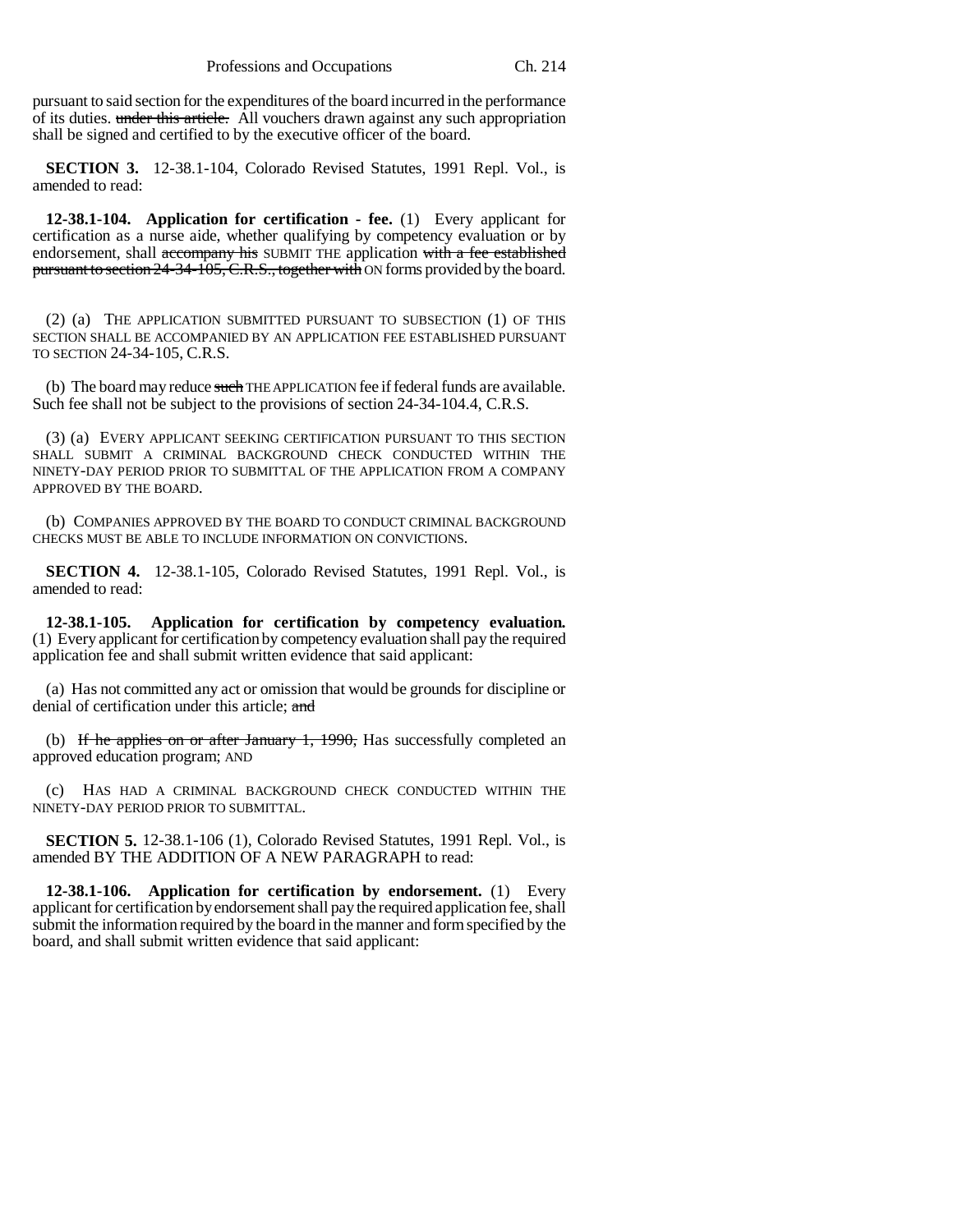(e) HAS HAD A CRIMINAL BACKGROUND CHECK CONDUCTED WITHIN THE NINETY-DAY PERIOD PRIOR TO SUBMITTAL.

**SECTION 6.** 12-38.1-111 (1), Colorado Revised Statutes, 1991 Repl. Vol., as amended, is amended BY THE ADDITION OF A NEW PARAGRAPH to read:

**12-38.1-111. Grounds for discipline.** (1) The board may suspend, revoke, or deny any certification to practice as a nurse aide or issue a letter of admonition to a certified nurse aide upon proof that such person:

(n) HAS ENGAGED IN ANY CONDUCT THAT WOULD CONSTITUTE A CRIME AS DEFINED IN TITLE 18,C.R.S., IF SUCH CONDUCT RELATES TO THE PERSON'S ABILITY TO PRACTICE AS A NURSE AIDE. IN CONSIDERING DISCIPLINE BASED UPON THE GROUNDS SPECIFIED IN THIS PARAGRAPH (n), THE BOARD SHALL BE GOVERNED BY THE PROVISIONS OF SECTION 24-5-101, C.R.S.

**SECTION 7.** The introductory portion to 12-38.1-112 (1), Colorado Revised Statutes, 1991 Repl. Vol., is amended to read:

**12-38.1-112. Withholding or denial of certification.** (1) If the board determines that an applicant for an initial certificate to practice as a nurse aide does not possess the qualifications specified in section 12-38.1-105 or 12-38.1-106, THAT SECTION 12-38.1-111 (1) (n) IS APPLICABLE, or that there is reasonable cause to believe that the applicant has committed any of the acts set forth in section 12-38.1-111 as grounds for discipline, it may deny the applicant a certificate. When the board denies a certificate, it shall comply with the following procedures:

**SECTION 8. Appropriation.** (1) In addition to any other appropriation, there is hereby appropriated, to the department of public health and environment, for the fiscal year beginning July 1, 1995, the sum of twenty-one thousand eight hundred eighty-two dollars (\$21,882), or so much thereof as may be necessary, for the implementation of this act. This amount shall be from federal funds.

(2) In addition to any other appropriation, there is hereby appropriated, from the division of registrations cash fund, to the department of regulatory agencies, for the fiscal year beginning July 1, 1995, the sum of twelve thousand eight hundred forty-four dollars (\$12,844), or so much thereof as may be necessary, for the implementation of this act.

(3) In addition to any other appropriation, there is hereby appropriated, to the department of health care policy and financing, for the fiscal year beginning July 1, 1995, the sum of twenty-five thousand six hundred eighty-eight dollars (\$25,688), or so much thereof as may be necessary, for the implementation of this act. Of this amount, \$12,844 shall be from cash funds transferred to the department of health care policy and financing by the department of regulatory agencies out of appropriations made in subsection (2) of this section, and \$12,844 shall be from federal funds.

(4) In addition to any other appropriation, there is hereby appropriated, to the department of regulatory agencies, for allocation to the division of registrations, for the fiscal year beginning July 1, 1995, the sum of forty-seven thousand five hundred seventy dollars (\$47,570) and 0.5 FTE, or so much thereof as may be necessary, for